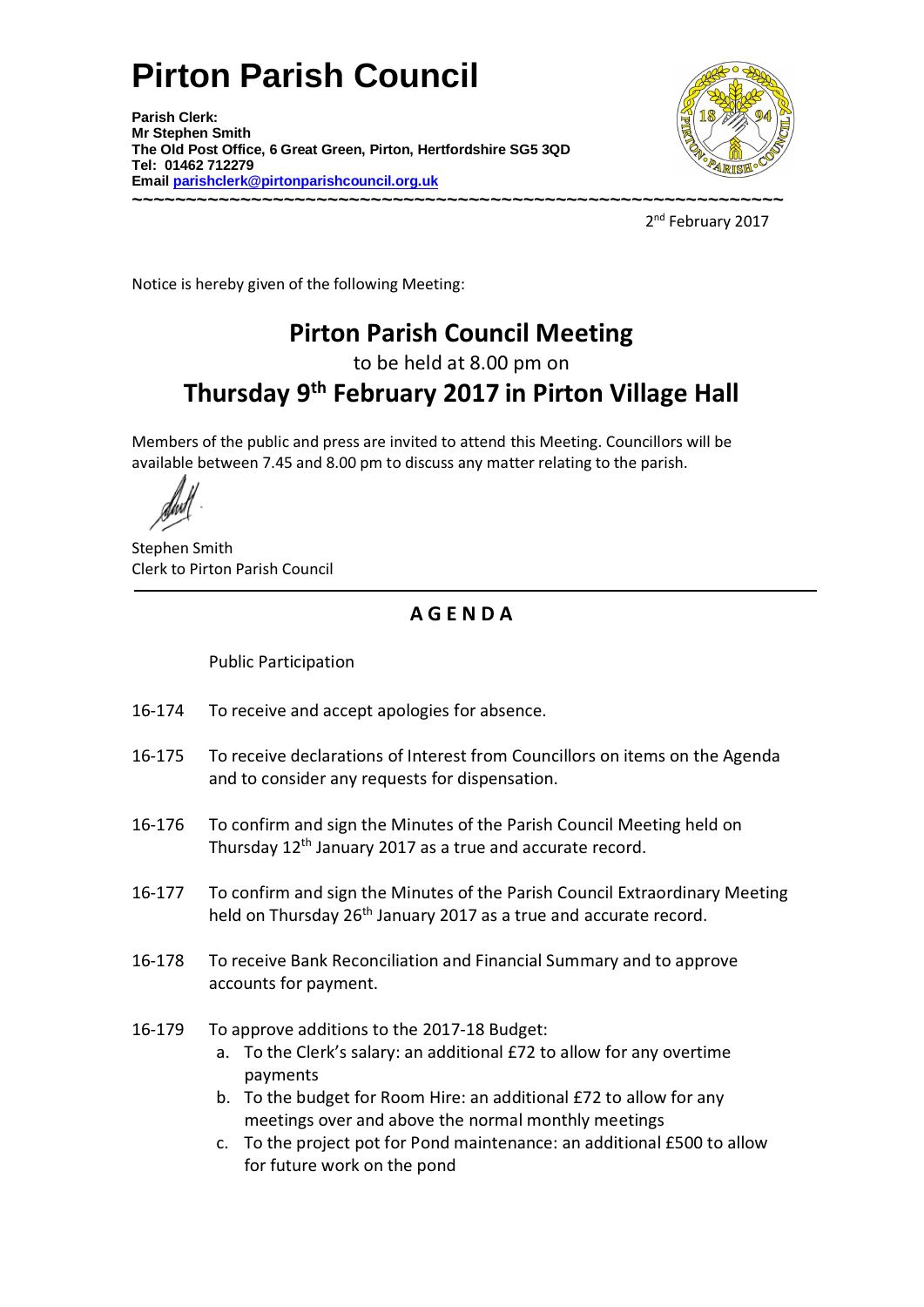- 16-180 Pirton Youth Council
	- a. To reinstate Pirton Youth Council as a Working Group.
	- b. To nominate a Representative to the Youth Council.
- 16-181 To receive the Clerk's Report (for information only).
- 16-182 To approve Standard Documents
	- a. Complaints Procedure (doc009) with amendments.
	- b. Accounting Procedures PNPSG (doc010) 3 years since adoption.
- 16-183 To receive the following Committee Reports
	- a. Pirton Sports & Social Club
	- b. Staffing Committee
- 16-184 To receive the following Working Group Reports:
	- a. Planning Working Group
		- i. 16/02256/1 Land Adjacent To Elm Tree Farm, Hambridge Way. Reserved matters application for approval of access, appearance, landscaping, layout and scale to serve a residential development of 78 dwellings (31 affordable and 47 private), pursuant to outline planning application 15/01618/1 granted 27.5.16.
		- ii. 17/00227/1HH 1 St.Mary's Close. Erection of brick retaining wall with brick piers and timber panels along side boundary following removal of existing fence and ancillary works
	- b. Neighbourhood Plan Steering Group
	- c. Pirton Youth Council
	- d. MUGA
		- i. To agree on the format and timetable for discussions regarding the future of the Multi-Use Games Area (MUGA).
	- e. Parish Paths Partnership (P3)
- 16-185 To receive the following Focus Group Reports:
	- a. S106 Projects
	- b. Play Areas & Recreational Facilities
	- c. Communication
	- d. Village Environment
- 16-186 To receive other Village reports, as follows:
	- a. Bury Trust
	- b. Village Hall
- 16187 To consider what actions need be taken following the annual inspection of Fixed Assets.
- 16-188 To discuss the next Newsletter and a 'Welcome to Pirton' evening.
- 16189 To receive an update on the situation with regard to broadband provision.
- 16-190 To receive a report on the flooding in Burge End Lane.